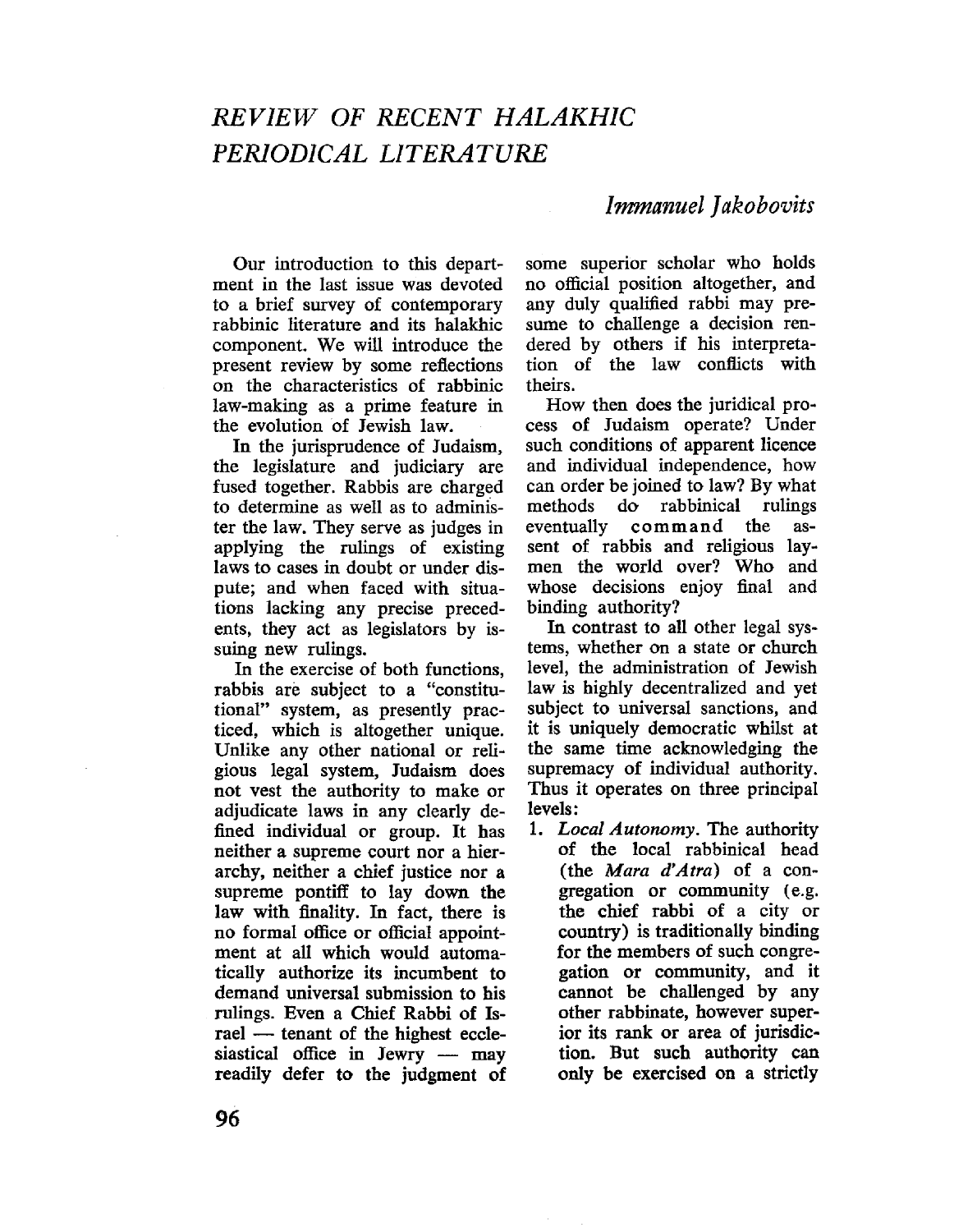local level; it does not extend beyond the confines of the individual rabbi's official jurisdiction.

- 2. Consensus of Opinion. When the principles of Jewish law have to be applied to new problems, a verdict one way or .another is not usually accepted as authentic until it is endorsed by a number of leading rabbis constituting the majority of those consulted. As a a rule, such problems are submitted quite independently to the judgment of various rabbinical authorities. As the replies accumulate, often in the form of printed responsa, a trend of opinion gradually becomes crystalized, and this is then accepted as the binding norm of the law, against any minority views of dissent, by virtue of the numerically superior weight of its endorsement.
- 3. Individual Authority by Popular Acclaim. A. rabbinical ruling may also enjoy unquestioned validity by reason of the supreme excellence of the scholar who issued it. Such authority is quite informally, and solely as an expression of religious public opinion, bestowed on one or more of the *gedolei* ha-dor  $$ the Sages of the Generation  $-\frac{1}{2}$ purely because of the popular recognition of their pre-eminent scholarship and saintliness. Their word is law, but it is their public esteem which makes it . unchallenged and absolute.

With the exception, then, of the first category, which is strictly limited in scope and therefore immaterial as a general guide to rabbinic law-making, all new decisions of law derive their validity ultimately from their implicit or explicit assent by the majority. This system insures that:

- 1. the development of Jewish law, by virtue of its strongly democratic direction, will always be a dynamic and organic process commanding the indispensable sanction of public endorsement;
- 2. by vesting authority with duly qualified individuals rather than impersonal offices, legislative power will never be abused or exploited by unscrupulous and unworthy persons seizing control of such offices by political manipulation or the patronage of vested interests; and
- 3. the door is left open to individual dissent, based on a scholar's conscientious objection to the consensus of the majority, thus allowing for the possibilty of the law's constant re~examination and revision in the continuous study and debate among scholars.

#### CORNEAL TRANSPLANTS

An instructive case ilustrating the above-mentioned freedom to dissent is furnished by Rabbi Samuel Hibner in a challenging article on "The Utilzation of the Eyes of the Dead for Restoring Vision to the Blind" which appeared in the current issue of Ha-Darom (Nisan 5721) , the Torah journal of the Rabbinical Council of America. . Admitting that the question of the . permissibilty of such eyes grafts had already been raised and an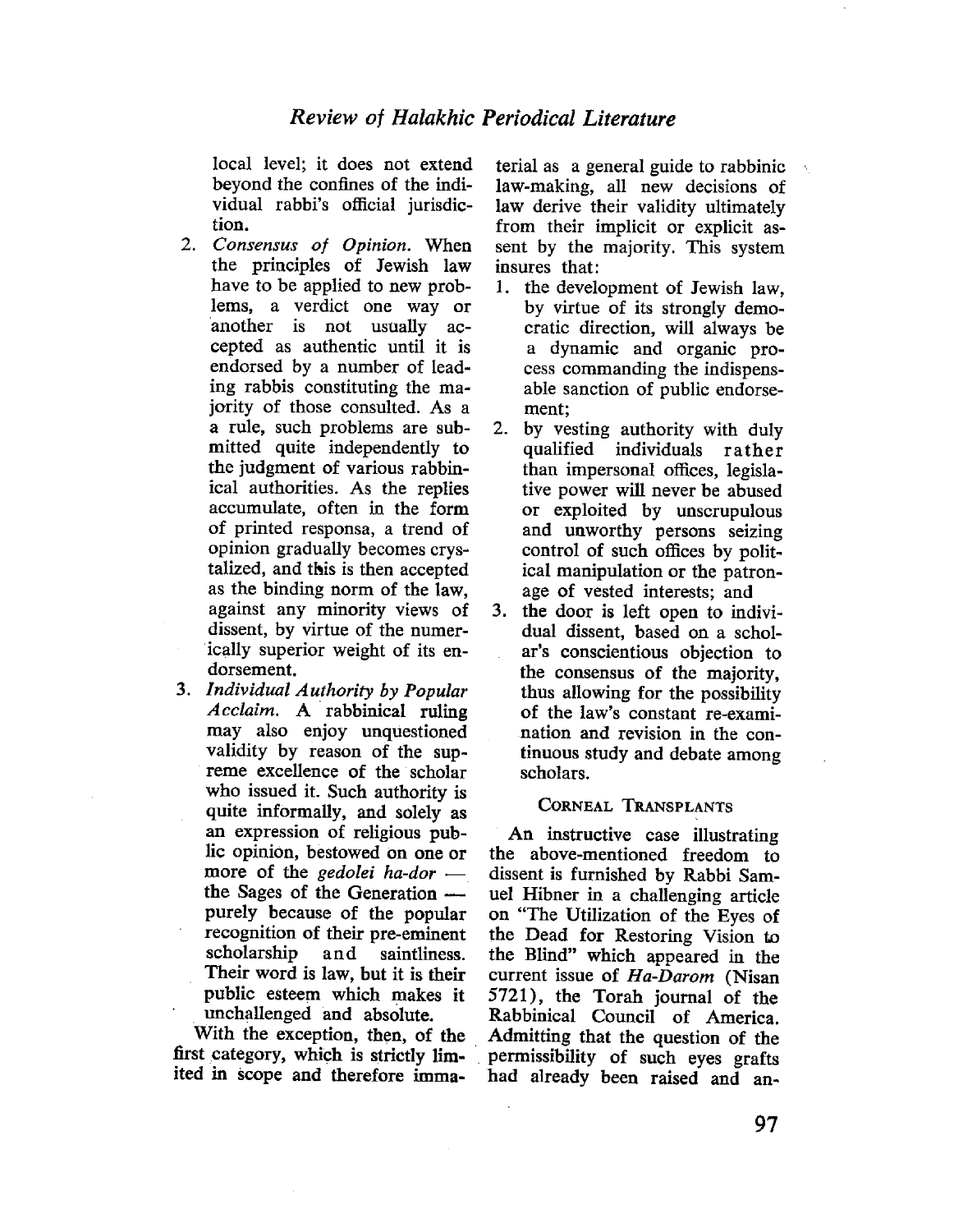swered in the affrmative by many rabbinical scholars (two such permissive views were recently pub~ lished in the fourth volume of  $No$ am), the author nevertheless rejects their opinion on all counts after a thorough reappraisal of the main legal problems involved. These are:

1. The prohibiton of deriving a benefit from the dead. This objection has been set aside in this case on the grounds that: ( a) the restoration to life of the tissue from the dead removes the prohibition in the same way as such revitalization revokes the status of ritual defiement according to the Talmud; (b) the ban on benefiting from a forbidden substance, just as on consuming it, lapses when the substance is transformed into a diferent matter, such as from dead to live tissue; and ( c) the blind should be regarded as a patient in danger of his life. for whose sake the law against utilizing the dead, like all other laws, ought to be suspended. But Rabbi Hibner refutes these arguments because: (a) there is no conclusive evidence in the sources to show that the conditions under which an article may be restored to purity are necessarily the same as the conditions under which the ban on benefiting from it may be removed; and (b) substances forbidden to be used (as distinct from such as are merely forbidden to be eaten) retain the prohibition even after they have undergone a chemical or physical change, since one would after all still derive a benefit from the original substance. Moreover, any part severed from the dead remains forbidden not because it is itself dead human matter (so that its return to life would remove the cause of the prohibition) but because it once belonged to a human corpse, as proved by the fact that a limb amputated from the living, though now dead, is not prohibited for use since it was never a part of a dead body. The further argument (c) that a blind person should be considered as a gravely. sick patient is also invalid. For the symptoms of danger in eye-diseases listed in the Halakhah do not include blindness. Nor can the hazards to which the blind are exposed be compared to those of epileptics who may legally claim the concessions reserved for patients in danger; for, unlike epileptics who are subject to sudden seizures rendering them completely helpless and irresponsible, the blind can guard themselves against serious risks to life. This does not contradict the aggadic statement that "the blind are regarded as dead"; similar statements are made about leprous, poor, and childless people, and those surely would not be exempt from religious duties because of their comparison to the dead.

2. The prohibition to desecrate the dead. For the same reasons the needs of the blind cannot set aside the biblical law forbidding any interference with the integrty of a human corpse. The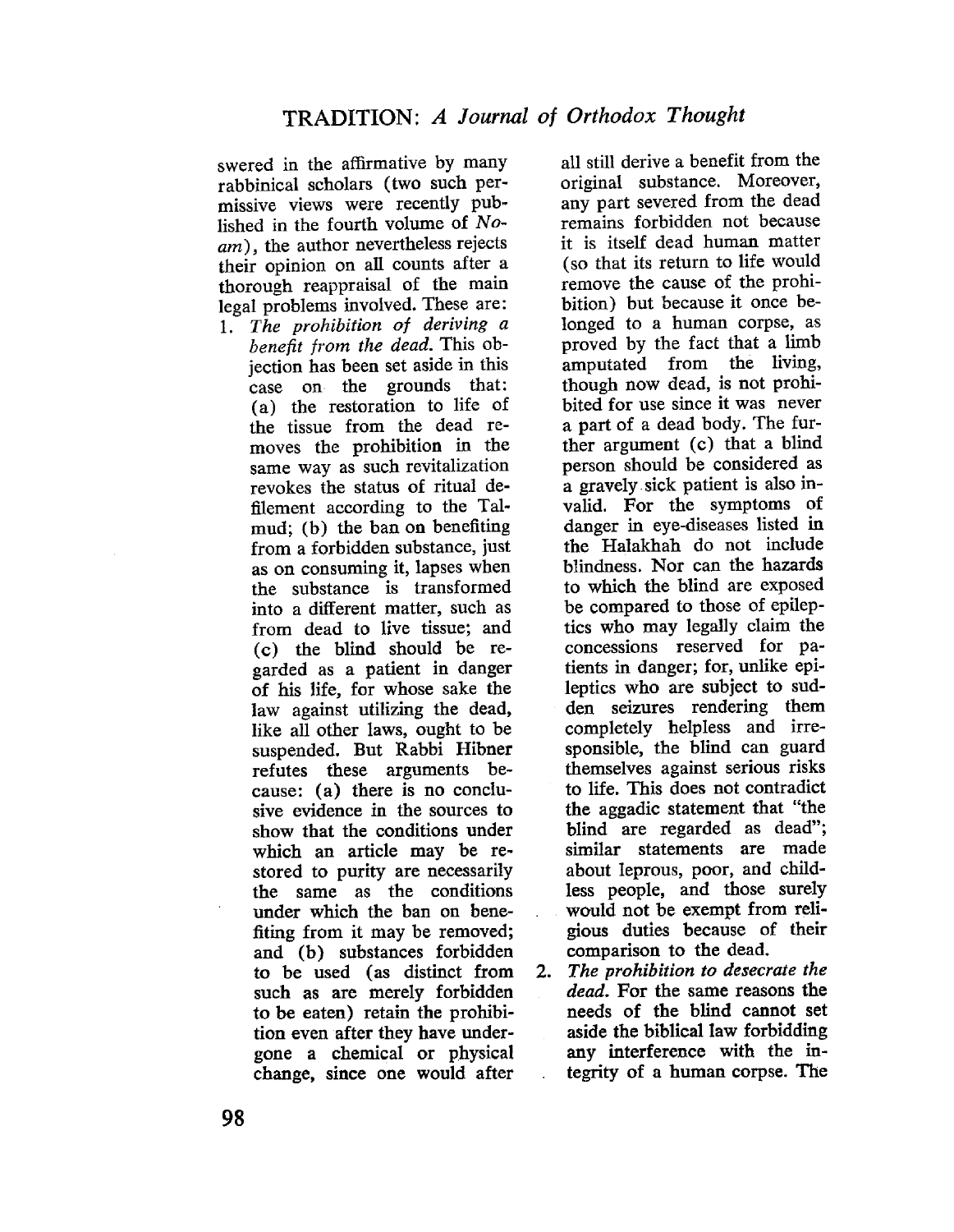consideration which might warrant such an attack on the otherwise inalienable rights of the dead is the immediate prospect of thereby saving a human life, and that does not apply here.

3. The precept to bury the dead. In view of the ruling, confirmed by several authorities, that the biblical commandments to inter a human corpse and not to leave it unburied overnight include any part removed from the body after death (see this Department's review of my study on the subject in TRADI-TION, voL. III, no. 1), the cornea as well as the eye itself requires burial. Consequently, the retention of the cornea for grafting purposes, even if the rest of the eye is interred, would constitute an offense, in the opinion of the author.

Rabbi Hibner concludes: "I ad. mit the truth; my heart hesitates to forbid what many have permitted. But after I have studied and investigated their arguments and found them all liable to refutation, my heart does allow me to sanction the practice."

#### BINGO IN SYNAGOGUE HALLS

Another all too topical problem discussed in the same issue of  $Ha-$ Darom is "The Question of Bingo and Chance Games in Synagogue Halls" by Rabbi Gedalyah Felder. The questioner was concerned to elicit the guidance of Jewish law especially in cases when the proceeds of such games are devoted to support the synagogue or Jewish education.

In his response, Rabbi Felder quotes a number of the rabbinic sources mentioned in this Department's review under the heading of "Gambling" in the previous issue of TRADITION, and we will therefore not repeat these here.

Halakhically, there are two distinct objections to any form of gambling: the ilegality of the winner's gain and the wasting of one's time with idle pursuits. The former objection may be mitigated by the fact that the players do not usually expect to make money and that they often lose more than they win; it is therefore mainly the second evil which prompted the rabbis from the early Middle Ages to our own day to denounce gambling as an immoral and demoralizing pastime.

But in view of the sacred purpose to which the money so raised is to be put, it might on first thought be inferred from a passage in the Jerusalem Talmud (Moed *Katan*  $2:3$ ), permitting one to borrow money on interest if needed for a religious requirement, that gambling for holy ends is likewise legitimate. Rabbi Felder reasons, however, that the two cases are not analogous. The Talmud merely permits the borrower to obtain a loan on interest if he cannot otherwise perform his religious duty, whilst the lender is still forbidden to accept the interest since it does not serve him in the performance of any religious act. In our case, too, the gambler himself, far from fulfilling any religious precept by his indulgence in illicit games (since he could help the cause without gambling, if he so desired), actually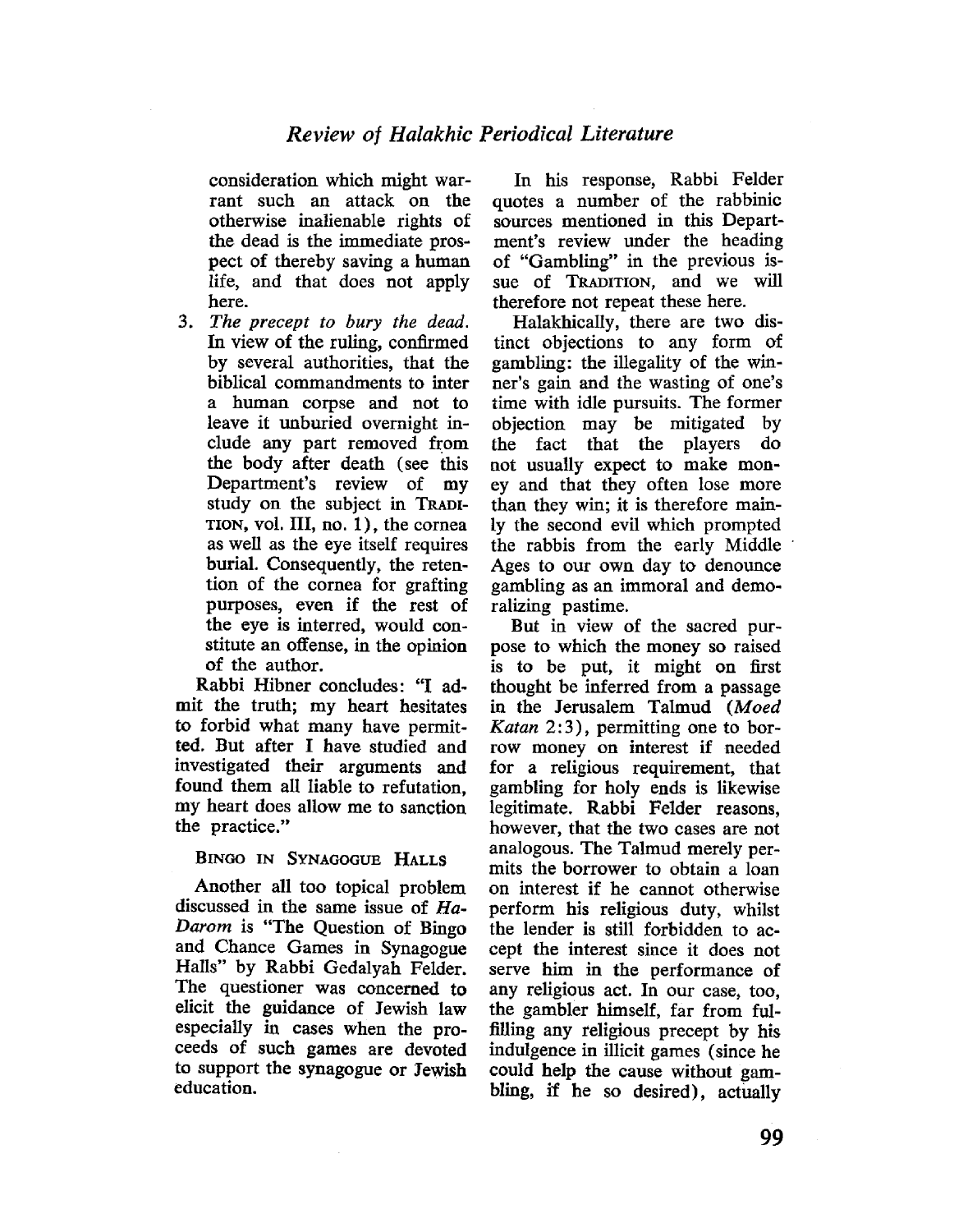transgresses the rabbinic edict against idle occupations. Furthermore, such games should be banned as disrespectful in synagogue halls. For, although no intrinsic sanctity attaches to these hals (any more than to any other places used casually for prayer), they should not be open to activities disgracing them, particularly since sacred functions are occasionally performed in them. "The matter is most reprehensible and accordingly should not be tolerated."

## ILLEGITIMATE CHILDREN

A concise summary of rabbinical rulings on legal claims arising from the birth of ilegitimate children, based mainly on many medieval and modem responsa, is given in an article by Rabbi Akiva Rudner in the fourth volume of Noam (Jerusalem, 5721). The following are among the decisions listed by the author:

The illegitimate child's maintenance:

- 1. If an unmarried woman sues a man for an allowance to support her child which, she claims, was begotten by him, he cannot be made liable for the payment of such an allowance unless he admits his paternity.
- 2. This applies even if, while he admits that he misconducted himself with the woman, he argues that she had relations with other men, too, and that the child belongs to one of them; but some authorities hold that he would then be required to confirm his denial by oath.

3. Even if there is evidence. or

if he admits, that he misconducted himself with her, he cannot be made responsible for the child, since we assume that she may have had relations with other men, too, except in circumstances rendering such a possibilty unlikely, such as the parties being engaged to each other or the woman being in the man's domestic service.

- 4. But if there are clear indications pointing to his paternity, such as his admission that the child is his or the fact that he hired a nurse for the child or the absence of any suspicion that the mother ever lived with other men, he is obligated to provide the child with all its needs in accordance with the duties of any father to his child, including the provision of its religious and vocational training and, in the case of a daughter, of its dowry.
- 5. These obligations likewise ensue if the parties were bound by a civil marriage only or even if they lived together without formal marriage; in that event his protest disclaiming paternity is ignored.
- 6. Upon the father's assuming these obligations, he may claim the custody of the child; in cases of dispute, custody is awarded to the mother only  $$ despite the fact that the father bears the cost of maintenance - if the parents had been lawfully married to each other.
- 7. In the absence of legal proofs to establish the man's paternity blood-tests cannot be accepted as sufficient evidence. [This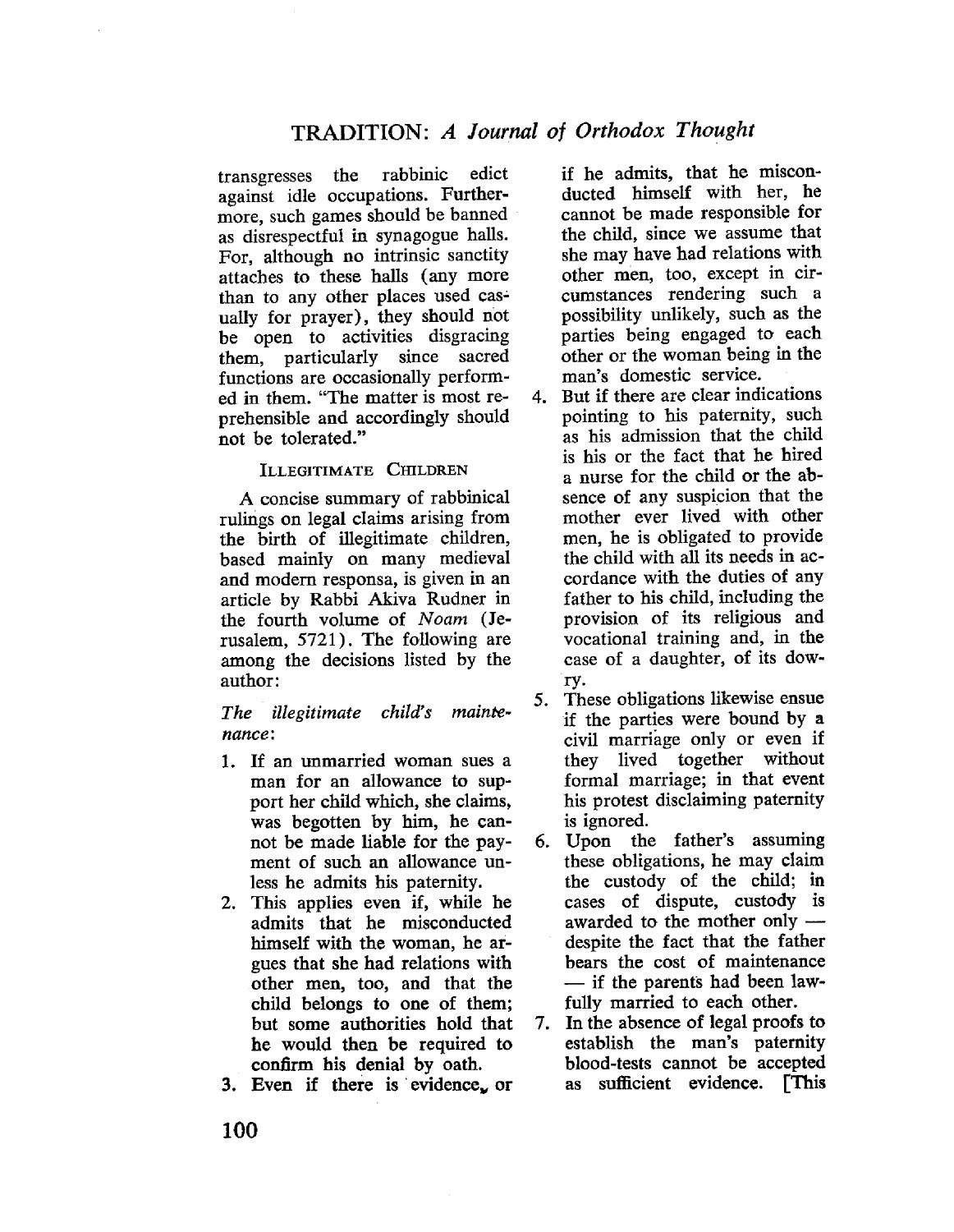verdict is based on an opinion of the late Chief Rabbi Benzion Uziel (Sha'arei Uziel, ii. 40). But in this connection it may be of interest to mention that certain blood-tests to establish paternity for legal purposes are said to have been recommended already by Saadya Gaon (Sefer Hassidim, ed. Wistinetzki, no. 291) and, according to a late Midrash, even by King Solomon (1. D. Eisenstein, Otzar Midrashim, ii. 531). For details on these and similar cases, see H. J. Zimmels, Magicians, Theologians and Doctors, 1952, pp. 156 and 261 f.)

The legitimacy of the child on the mother's evidence:

- 1. While the evidence of an unwed mother may not suffice to impose the child's maintenance costs on the alleged father, her claim that the chid was conceived by her relations with a legitimate man (i.e. neither with a bastard nor by incest or adultery) is admitted to assure the child's legitimacy.
- 2. But if that man disputes her claim, the child is not definitely regarded as his in respect to inheriting him or to freeing its mother from the levirate bond to the man's brother in the event of the former's death, although her claim raises suffcient doubt to debar the child's marriage with the man's relations.

## "Harlot's Hire":

1. If a woman claims a payment for her ilicit relations with a

man which he had allegedly promised her, and he denies having made such a promise, he is obliged to confirm his denial by oath.

- 2. But if their relationship involved transgressing the capital laws of incest or adultery, he is legally free from such payment (since any capital guilt sets aside all financial liabilties arising from the offense). although he is morally obliged to honor his promise.
- 3. If she argues that he promised to marry her, and she demands that he either marry her or pay her compensation, her claim is not granted; but some authorities hold him liable to the payment of compensation.

# MEDICAL EXPERIMENTS

#### ON ANIMALS

With the hue and cry once again raised by the anti-vivisectionists agaist the utilzation of animals in the service of medicine in various parts of the United States and elsewhere, special interest attaches to the Jewish view on this topic discussed in a contribution to the same issue of Noam by Rabbi Abraham Haputin. Unfortunately, however, the article, while thorough and erudite in some parts, is sketchy and deficient in others.

The greater and best part is devoted tó a lengthy analysis of the opinions in the Talmud and codes on whether the ban against inflicting pain on animals is of biblical or merely rabbinic status. The ban is. derived from the injunction to assist in relieving overburdened beasts  $(Ex. 23:5)$ . Most authorities.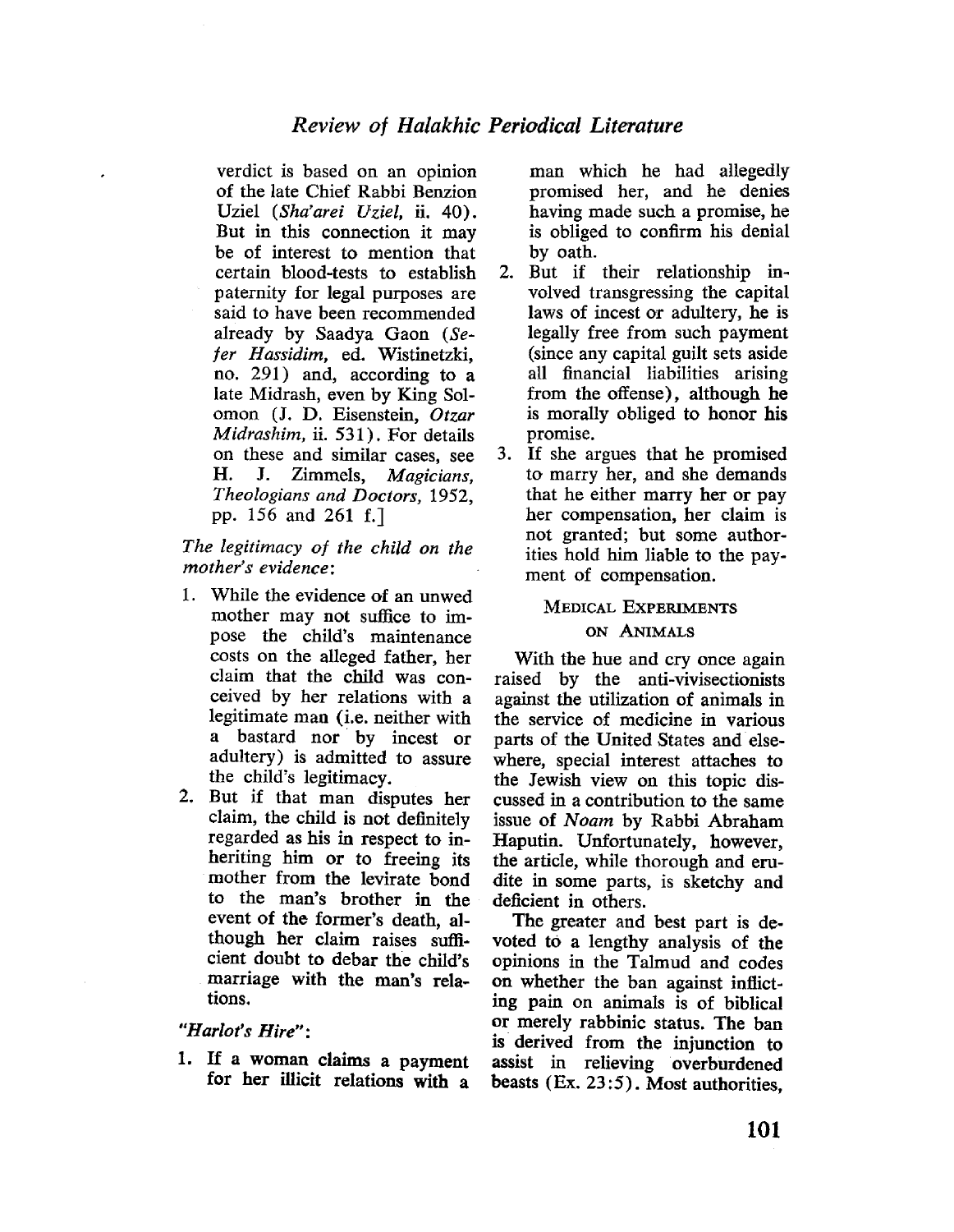including notably Maimonides (following the general consensus of views) and the Shulchan Arukh, hold that it is therefore a biblical offense to subject animals to cruelty; but others, led by the Gaon of Vila following the view of Rabbi Jose Hagelii in the Talmud, deem such conduct as a violation of rabbinic law only.

Since the Talmud rules that the very precept to assist animals in distress is not applicable when it conflicts with "human dignity" (e.g. in the case of elders who in helping overloaded beasts would tarnish their honor), the law on cruelty to animals, whether biblical or rabbinic, must certainly give way to the superior consideration of human health. In reaching this conclusion, the author strangely omits to cite the explicit ruling by Isserles in the Shulchan Arukh: "The prõhibition of causing pain to animals does not apply to whatever is needed for medical ends" (Even Haezer,  $5:14$ ). But he does mention that, according to Rabbi Jacob Emden, the prohibition covers only domestic animals working for man, not insects, reptiles, etc., while Rabbi Ezekiel Landau regards the ban as forbidding only pain to animals, not kiling them.

It is regrettable that the author did not consult some of the important responsa already published on this specific subject. He might have referred in particular to the enlightening discussion between Rabbi J.  $M.$  Breisch  $-$  who concluded that, while there was no legal objection to experiments on animals, they were indefensible on moral grounds - and Rabbi Yechiel Weinberg-

who reasoned that mere considerations of piety must be waived if suffering would otherwise be inflicted not on oneself but on others, adding "what right have you to assume that the pain of animals counts more than the pain of sick people who might be helped by these experiments?" (Breisch, Responsa Chelkat Ya'akov, part i, no. 30).

## OPENING THE REFRIGERATOR ON SABBATH

The question of whether one may open the door of an electric refrigerator on the Sabbath has been treated frequently in the responsa literature of the past decade or two, but none of the written judgments are more exhaustive than the responsum by Rabbi Solomon Zalman Auerbach published in Sinai (June 1961).

The author first explains in detail the operation of the crucial thermostat control. This consists of a small container filed with a certain volume of gas attached to a special switch. When the temperature inside the refrigerator rises, the gas expands, eventually causing the one metallic surface in the switch to press against the other, thus completing the electric circuit and activating the freezer unit. As soon as the temperature is then reduced to a certain low degree (the exact degree can be determined beforehand by a regulator), the gas contracts again, breaks the circuit and stops the operation of the refrigerator. Each time one opens its door, therefore, one indirectly affects the switch by admitting comparatively warm air to the interior,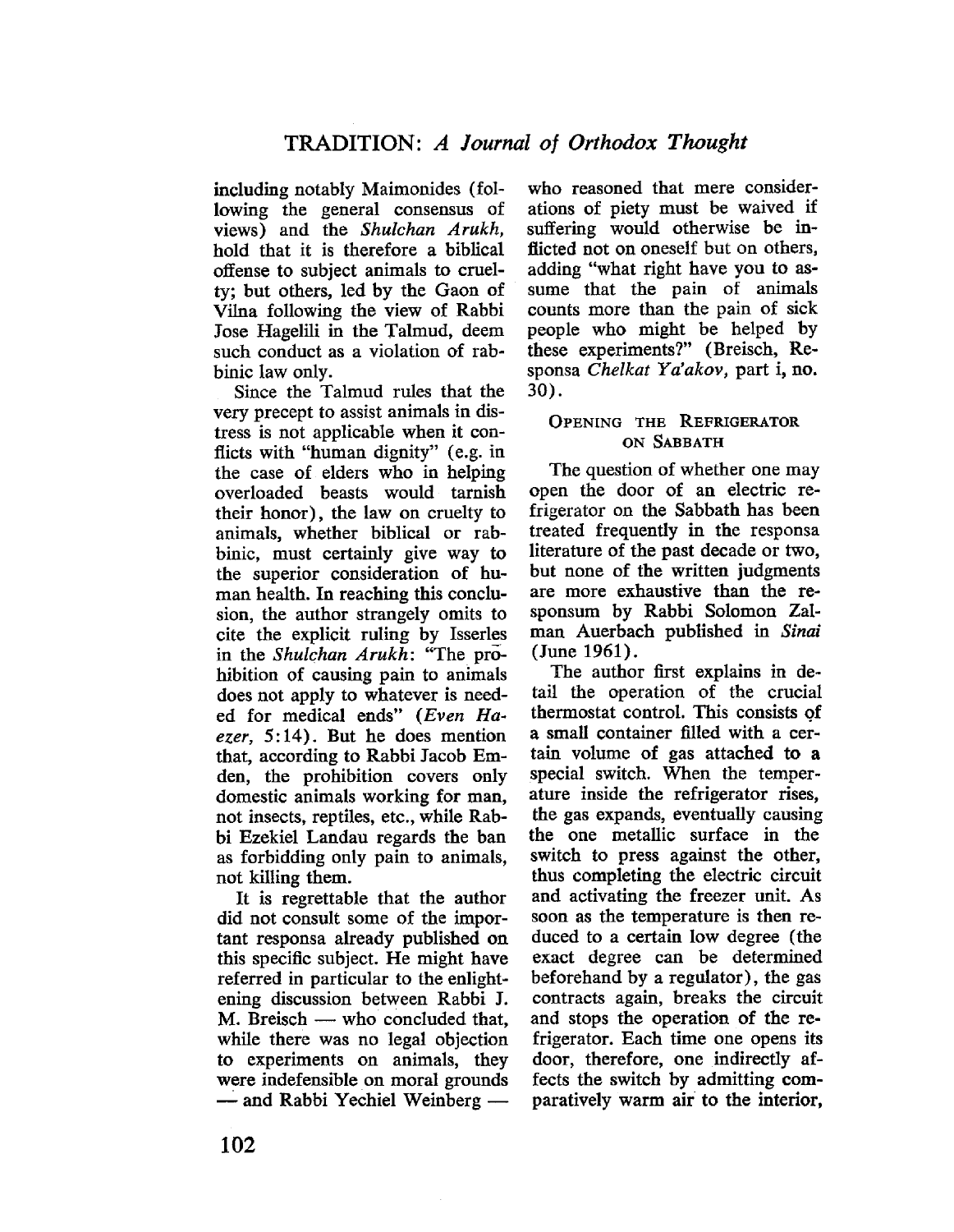causing the gas to expand and the circuit to be closed (or to remain closed for longer than it would otherwise be). The question is, then, whether such indirect operation of the freezing mechanism violates the Sababth laws on the kindling and extinguishing of lights.

No problem at all arises if the door is opened whilst the refrigeration unit is at work (provided, of course, that any electric bulb switched on and off by the movement of the door has been removed before the Sabbath). Although the admission of warm air will automatically prolong the operation of the unit, such an act would be analogous to closing a window in order to prevent the draft from blowing out a candle light. To prevent a light from being extinguished is not regarded as even causing it to be lit; hence there can be no prohibition involved in such an act. Nor can this be compared to adding oil to a burning lamp (which is forbidden under the heading of kindling a light), since the additional oil will itself burn, whereas in our case the warm air neither sustains nor causes a fire but merely prevents a break in the electric circuit.

The article then discusses the possibilty that, in the event of the unit not working at the commencement of the Sabbath and the opening of the door being prohibited at that time, such an action may then be forbidden for the duration of the whole day, on the tàlmudic principle that anything forbidden to be handled (as Muktzah) at twilight on Sabbath eve remains so for the entire day. But this argument is

refuted on the grounds that it is unlikely that the thermostat did not operate during the entire twilght period and that, even if it did not, it would still be permitted to open the door in an unconventional manner, since the opening would in any case not involve any biblical prohibition. Moreover, the activation of the switch caused by the door may, in the author's view, well be considered legitimate as "an unavoidable result of an act which one does not care for" (pesik resheh delo nicha leh), since one would obviously prefer that the warm àir not enter the refrigerator thus necessitating the freezing unit to resume its operation. One's intention in opening the door is merely to remove or store food, and the incidental fact that the air inside is thereby warmed is against one's wilL. However, since the inevitable cooling action is after all desired in order to preserve the food, following the rise in the temperature after opening the door, the author leaves this issue unresolved.

Rabbi Auerbach therefore seeks the major argument in favor of a permissive ruling in another and altogether novel direction. The activation of an electric current, he reasons, can only be forbidden on account of its prohibited effect, such as cooking or lighting, whereas in our case turning on the current merely results in reducing the temperature. This, in the author's opinion, does not violate any established law, at least not biblically. Nor need one consider the often expressed fear that by closing the circuit some tiny sparks are ignited, involving the prohibition of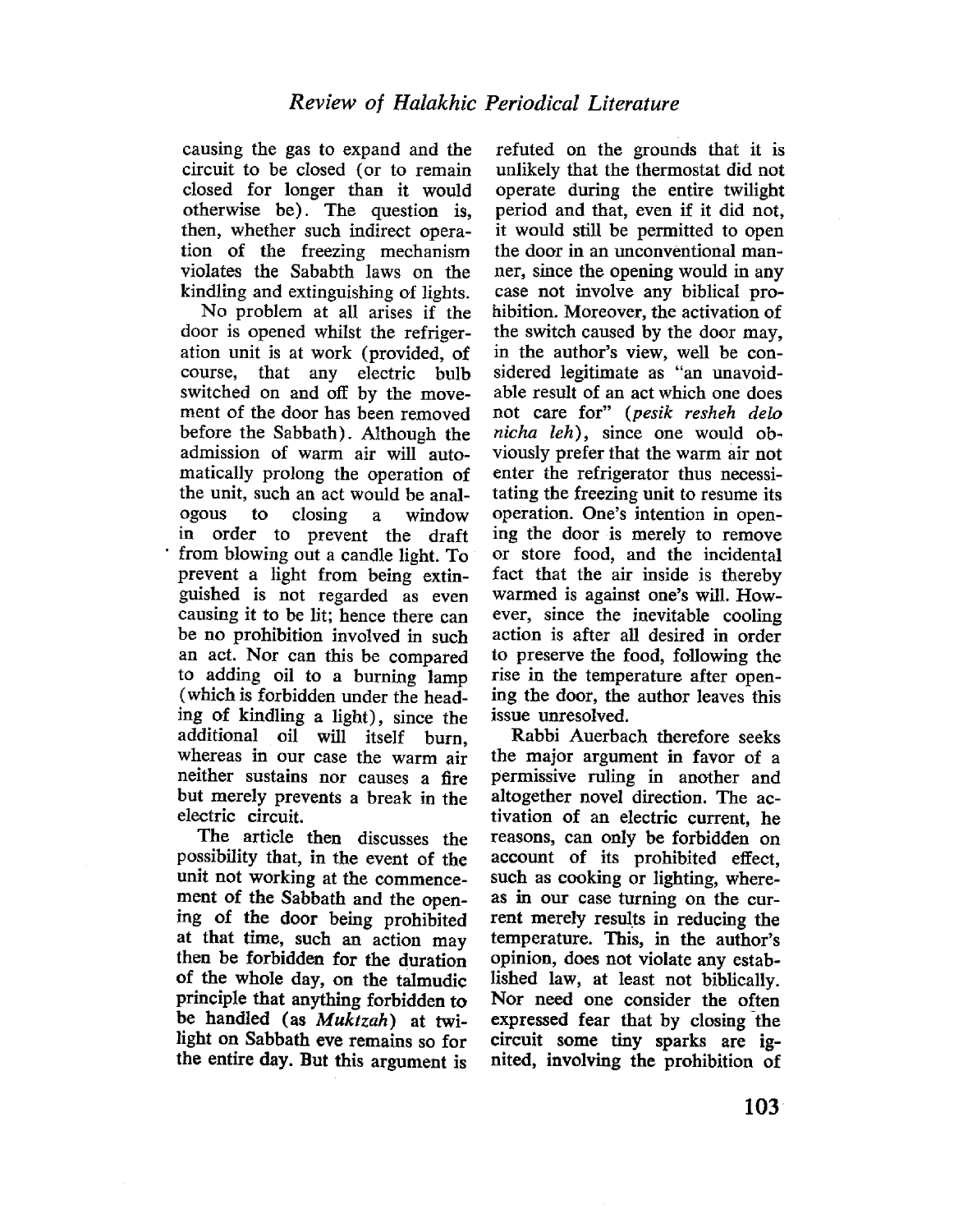lighting a fire. First, according to the experts, the use of alternating current produces no sparks at all, or sparks so microscopic that they may be ignored. Second, even when such ignition does occur, far from being desired or useful, it only wears out the points and cannot thus be classifed as work inter~ dicted on the Sabbath.

Numerous additional arguments and halakhic considerations finally lead the author to the conclusion that there are no valid grounds whatever for denying oneself some of the delights of the Sabbath by refraining from the use of the refrigerator at any time, whether the cooling apparatus is at work or not.

## THE JEWISH CLAIM TO THE HOLY LAND

The question of Israel's right to the Promised Land has exercised Jewish thinkers long before the Balfour Declaration and the United Nations Palestine Partition resolution. This qùestion is treated in the very opening remarks of Rashi's monumental commentary on the Torah  $-$  the most popular Jewish work ever written  $-$  and much earlier still in numerous passages in the Talmud and Midrash. Some of these sources are the subject of a fascinating study by Rabbi Shelomo Goren under the title "The Patriarchs' Acquisition of the Land of Israel" which appeared in Sinai (May 1961). Although of mainly academic interest, the article is equally valuable as a halakhic dissertation of profound significance and as an essay of great merit on an aspect of Jewish nationalism.

The eternal right of the Jewish people to its land has been established by the Creator since the beginning. The Rabbis interpreted the verse "When the Most High gave to the nations their inheritance . . . , He set the borders of the peoples according to the number of the children of Israel" (Deut. 32: 8) as referring to the provision God made in the distribution of the lands of the earth that the Holy Land shall be reserved for the people of Israel (Yalkut Shimoni, Kedoshim 615; Sifre, Ha'azinu 311).

But the legal validation of this provision still required a formal act or token of acquisition, particularly since the land was originally inhabited, and thus possessed, by other . peoples. Halakhically, the Talmud presumes that Israel's legal title to the land dates back from the time of the Patriarchs. This is derived from the verse "And I gave it to you for a heritage" (Ex. 6:8)  $-$ "it is an inheritance for you from your fathers" (Baba Batra 119b). Consequently, at the time of Joshua's conquest the first-born received a double portion, a right which can only be justifed on the assumption that Israel took hold of the land as a bequest from its an~ cestors.

According to an opinion recorded in the Jerusalem Talmud, it was this consideration which made Israel liable to set aside challah from produce found on entering the land under. Joshua; for such produce was technically in Jewish possession even before the conquest, as proved by the verse "To thy seed I gave the land (Gen.  $15:18$ ) -"and not 'I shall give the land'''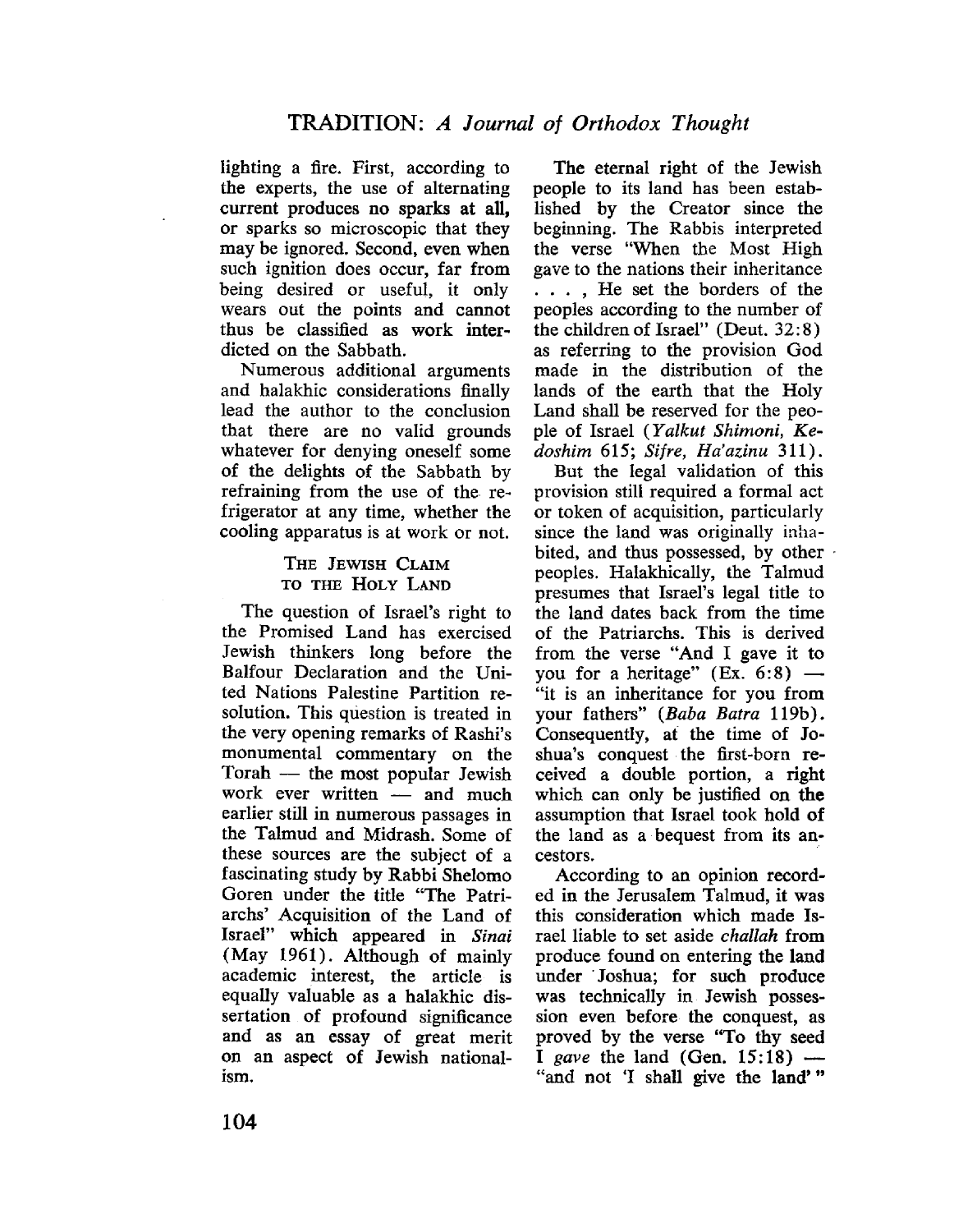(Jer. Tal., Challah 2:1). The difference between the Babylonian and Jerusalem Talmudim would then merely concern the biblical source on which this teachig is based.

But this agreement of views between the two Talmudim extends only to the land's legal ownership; it evidently does not include the views on the land's sanctity. The Jerusalem Talmud, since it refers to the liability of giving challah which is limited to the Holy Land, seems to hold that this sanctity antedates Israel's conquest of the land. The Babylonian Talmud, however, always speaks of the land having received its sacred status at the time of Joshua and again later when the Babylonian exiles returned to it.

A third view, which apparently challenges both Talmudim, is expressed by the Midrash. It refers to the arguments between Abra~ ham's and Lot's shepherds (Gen. S: 7). The latter, who refused to muzzle their animals to prevent them from thievishly grazing on Abraham's pastures, had argued that since Abraham was old and childless, his possessions would in any event soon be inherited by Lot, his next~of-kin, so that there was no theft involved. Whereupon, in the words of the Midrash, God told them: "When will I give the land to him [to Abraham's seed]? When the seven nations have been uprooted from it" (Gen. Rabba  $41:6$ ). For this reason the verse in which this quarrel is mentioned expressly concludes "And the Canaanite and the Perizzite dwelt in the land" (cf. Rashi, a.l.). This would indicate that Israel's legal title to the land did not take effect unti

Joshua's conquest.

But if we assume, with the Talmud, that the Patriarchs' acquisi. tion of the land was never nullifed, why should the inception of the land's sanctity have had to await its conquest and reconquest under Joshua and Ezra? To this question Rabbi Goren ventures an original answer. The transfer of the land's ownership to Israel was a divine act and as such perpetually and irrevocably valid. Hence, once the land was given to Abraham as a heritage, it remained in Jewish possession even during the Egyptian and Babylonian exiles. The sanctification of the land, however, required Israel's physical occupation of it, and it thus lapsed with Israel's departure from it; for anything determined by human action is rendered nugatory as soon as its cause is eliminated.

This distinction may also explain why, according to the accepted Halakhah, the first sanctification of the land by Joshua was merely temporary and ceased with the Baby. lonian exile, whereas the second under Ezra remained permanent (see Maimonides, Hil. Terumot 1 :5). Joshua's conquest, because it did not serve to establish Israel's legal title to the land which goes back to the Patriarchs, was merely the means whereby the land was sanctified. Hence, when that conquest was cancelled by the Babylonians' conquest, the land lost its sacred status. With the return of the exiles under Ezra, however, the land was not conquered at all; it was resanctified by virtue of its de facto seizure as an inheritance (not by kibbush, but by chazakah). A